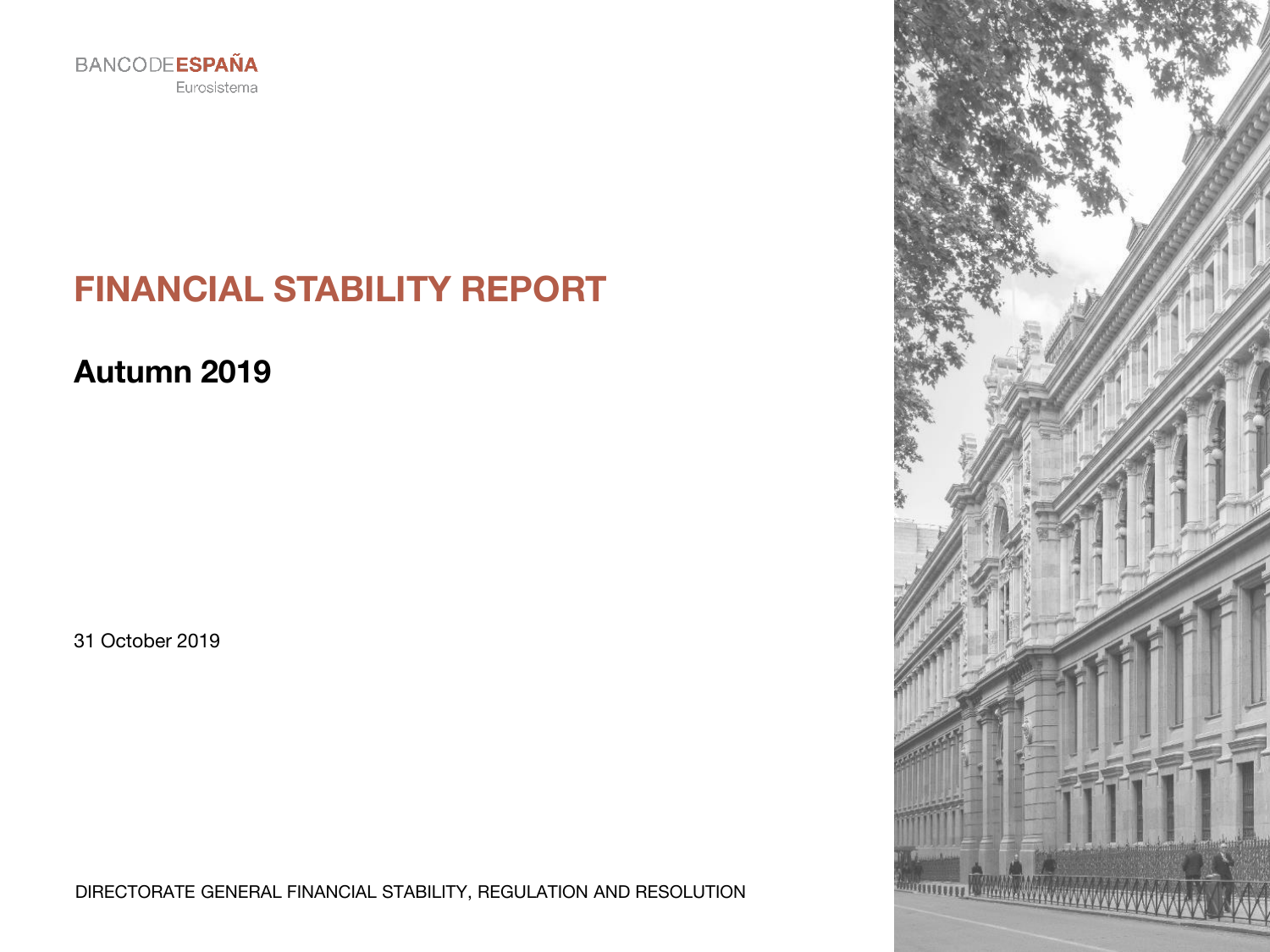- $\triangleright$  Main risks to the stability of the Spanish financial system
	- Chapter 1. Risks linked to the macrofinancial environment
	- Chapter 2. Risks to the financial sector and its resilience
	- Chapter 3. Macroprudential policy
	- **Boxes** 
		- − Box 1.1. Spain's macroeconomic and financial exposure to the United Kingdom in the event of a no-deal Brexit
		- − Box 1.2. The ECB's recent monetary policy decisions and their possible effects on bank profitability
		- − Box 1.3. Credit standards and mortgage default risk
		- − Box 2.1. European and US banks: differences in stock market valuations and profitability
		- − Box 3.1. The financial system and climate change
		- − Box 3.2. The Libra project: key characteristics and risks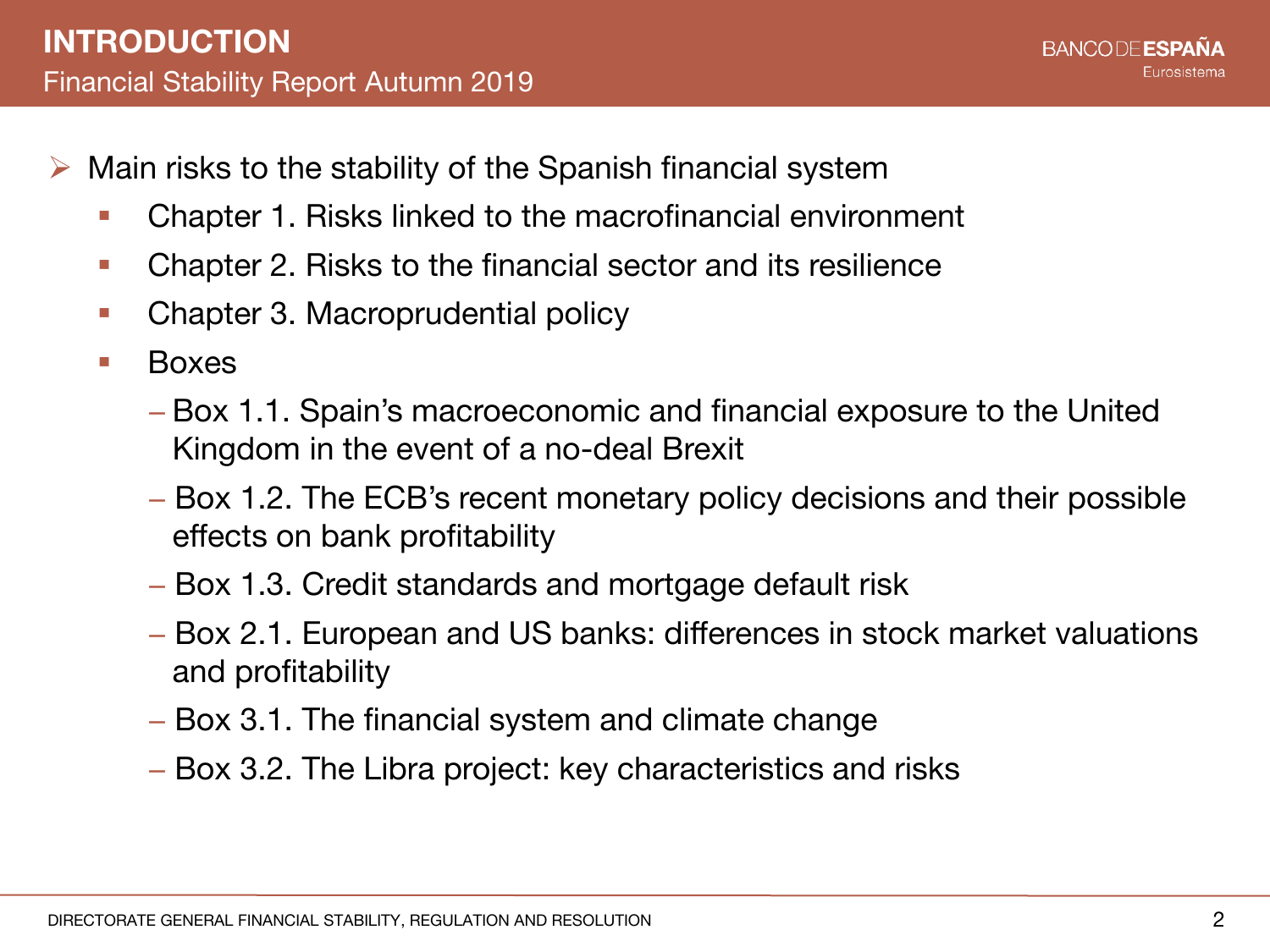### **MAIN RISKS TO THE STABILITY OF THE SPANISH FINANCIAL SYSTEM**

- The risks to the stability of the Spanish financial system noted in the previous FSR (macroeconomic environment, low bank profitability and legal risk) remain in place, as do the degree of intensity (orange) and the direction of the arrows.
	- The assessment of risks 1 and 2 has worsened somewhat in the past 6 months owing to the downward revision of the global economic outlook
	- The risk of low bank profitability extends to the other financial sub-sectors

RISK FACTORS (a) Table 1

- Global economic slowdown and geopolitical uncertainty. The economic slowdown is affecting Europe and the emerging economies more sharply and, along with high geopolitical uncertainty, might entail an increase in risk premia that reduces the value of financial assets. Moreover, it might also weigh down agents' income and raise their projected debt levels, thereby leading to revised consumption and investment plans.
- 2 Low profitability of financial institutions. Financial institutions' profitability will be under additional pressure owing to the economic slowdown and, therefore, to the prospect that interest rates may hold at very low and even negative levels for longer than expected.
- 3 Legal risk. Spanish deposit institutions face, with varying degrees of intensity, a legal risk arising from the potential consequences of the outcomes of legal demands against them.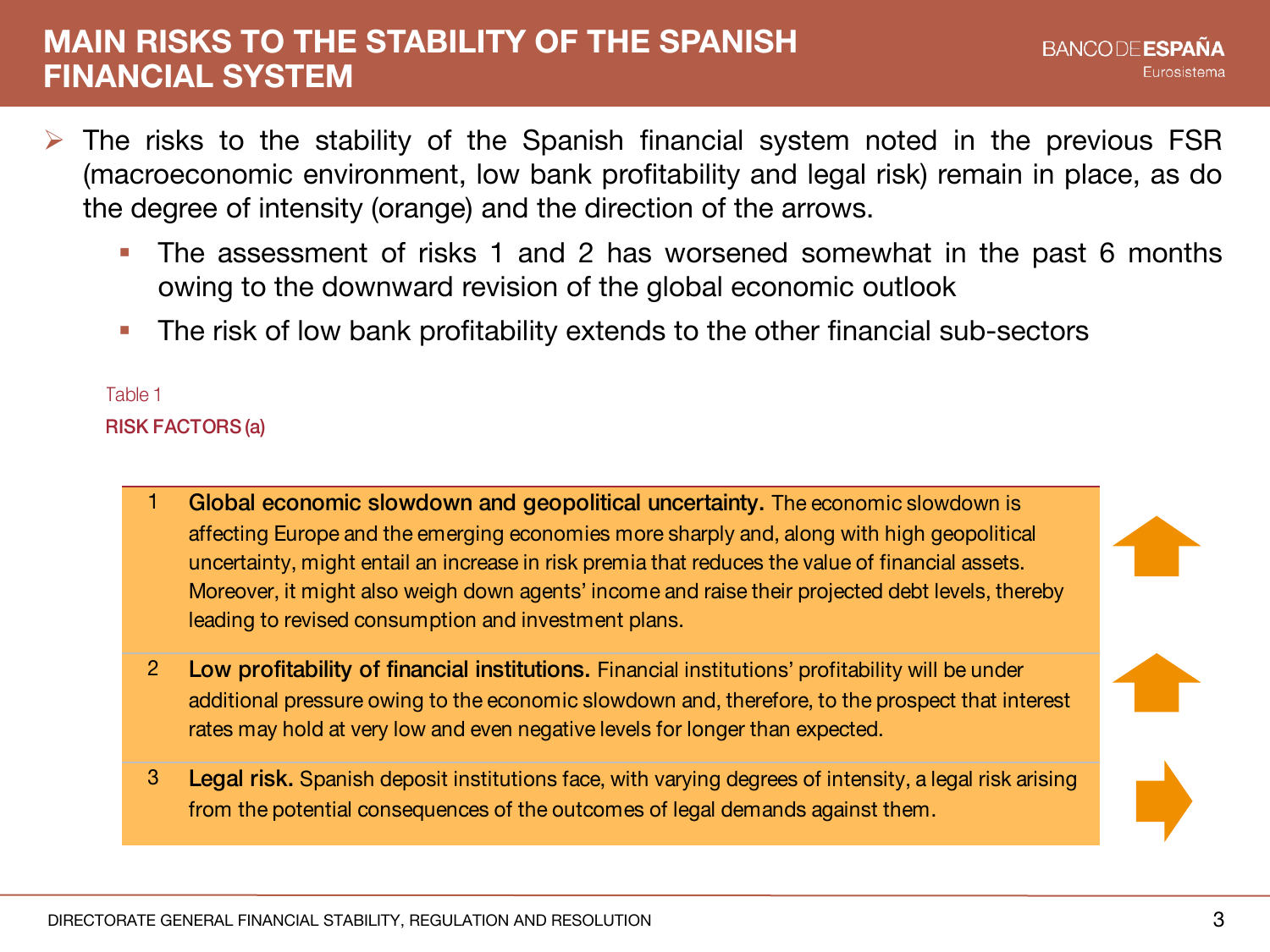### **Global economic slowdown and geopolitical uncertainty MAIN RISKS**

- $\triangleright$  The global economy continued on its slowing path amid high uncertainty
- Analysts have revised their growth forecasts for the main economies in 2019 downwards, in a setting of trade tensions, which have shrunk global trade and may significantly impact global activity
- Other geopolitical risks relate to Brexit and, in Spain, to the uncertainty over the economic policy stance



1 CONSENSUS FORECASTS FOR 2019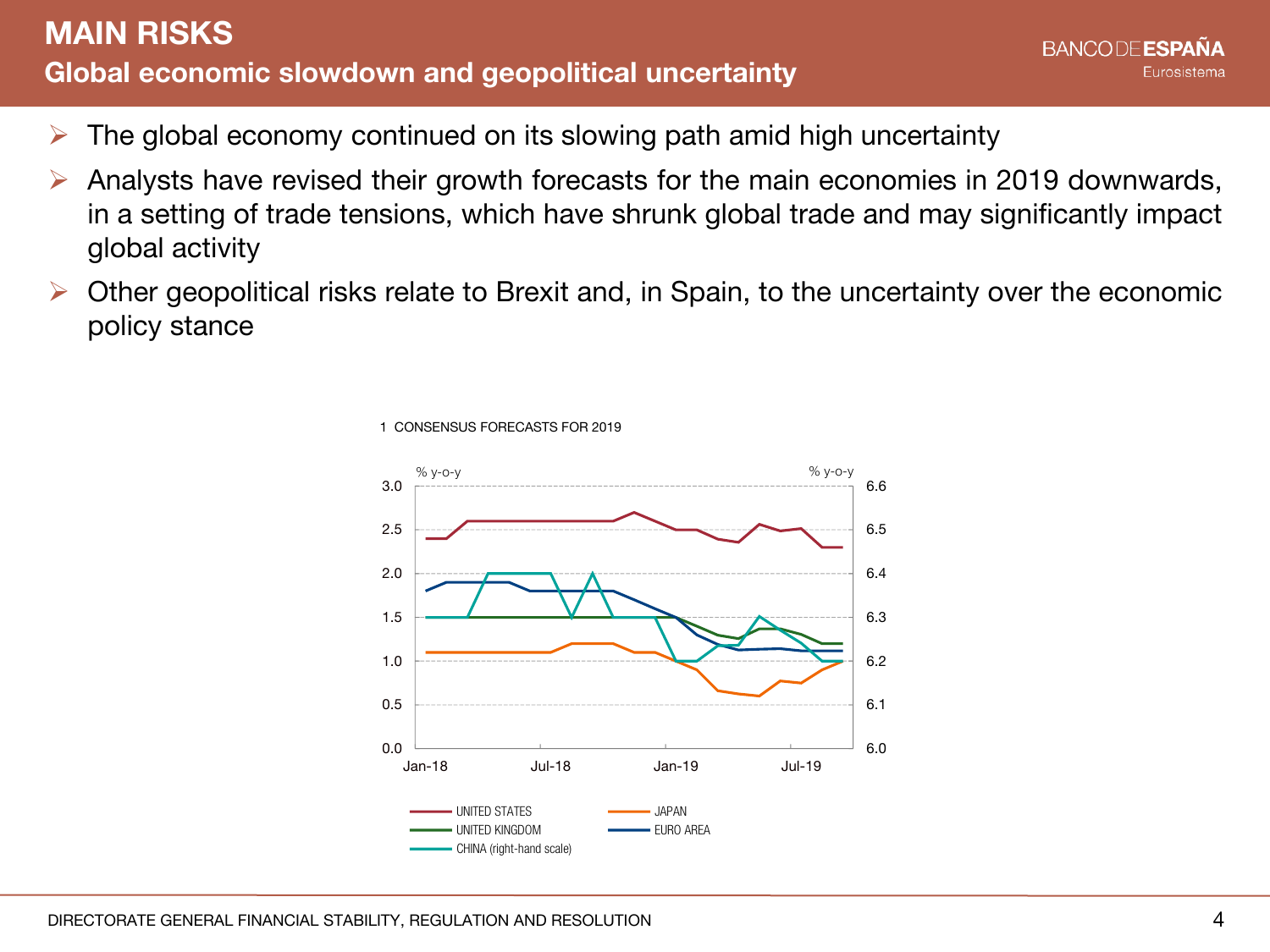- $\triangleright$  In the first half of 2019, Spanish deposit institutions saw their consolidated profit decline by 11%, although gains (losses) on financial assets and liabilities and, to a lesser extent, extraordinary operating expenses account for much of the decline
- The reduction in banks' ROA was across the board, with this reduction greater among those banks that were more profitable
- Looking ahead, the slowdown in global activity and thus the prospect that interest rates will hold at low or even negative levels for a long time will exert more pressure on the results of all financial intermediaries

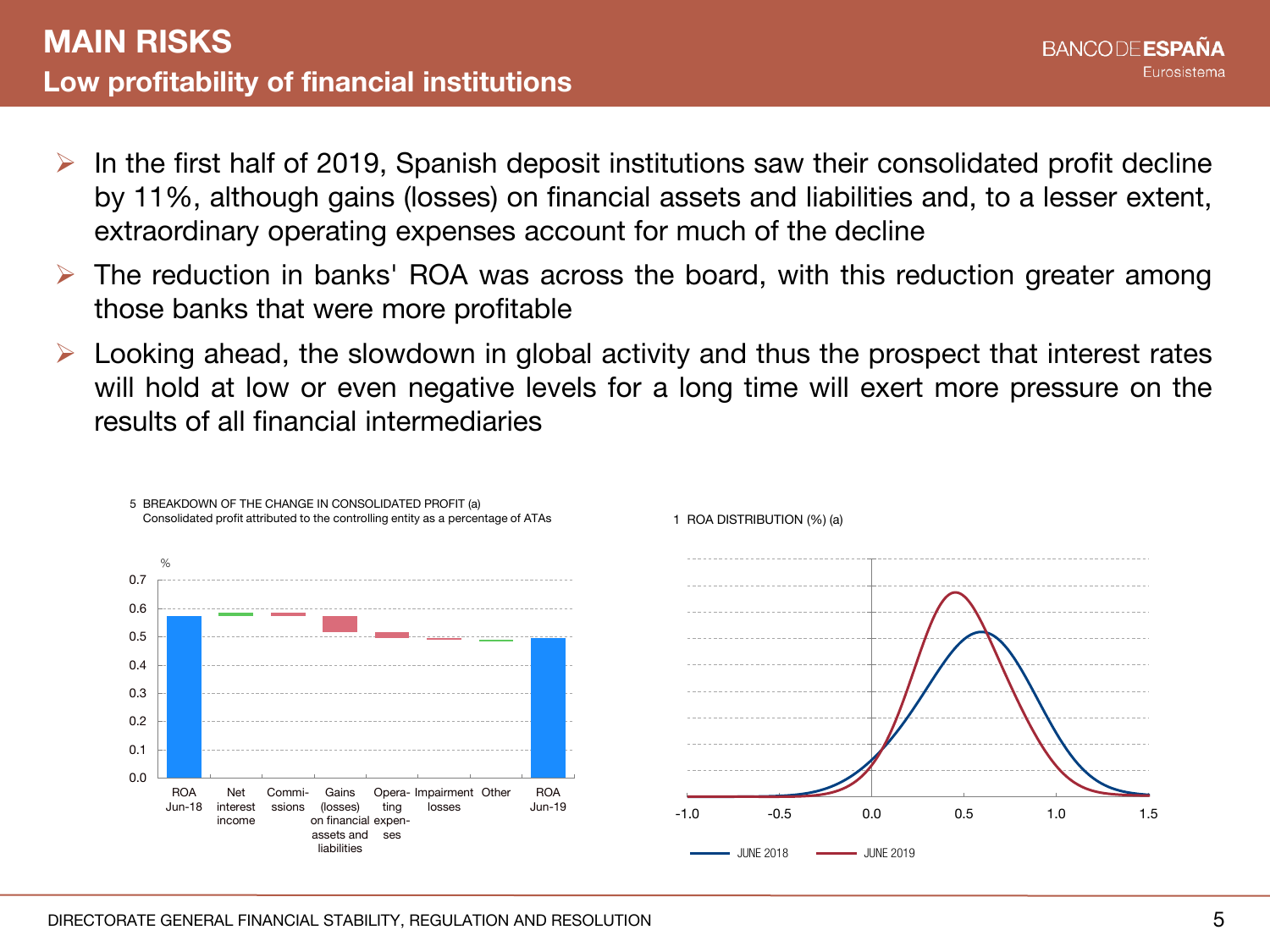## **Legal risk MAIN RISKS**

- The potential materialisation of costs associated with legal risks continues to contribute to Spanish deposit institutions' operational risk
- The most immediate legal risk in this respect is the CJEU's response to the pre-trial issues relating to the use of the mortgage loan reference index as a benchmark for mortgage loans
- Other operational risks flagged in the previous FSR relating to Brexit, and the transition European settlement systems and reference indices are undergoing, remain in place
- Relative to total RWAs, Spanish banks' operational risk stands at 9.3%, below the European average (10.5%) and below the main European countries

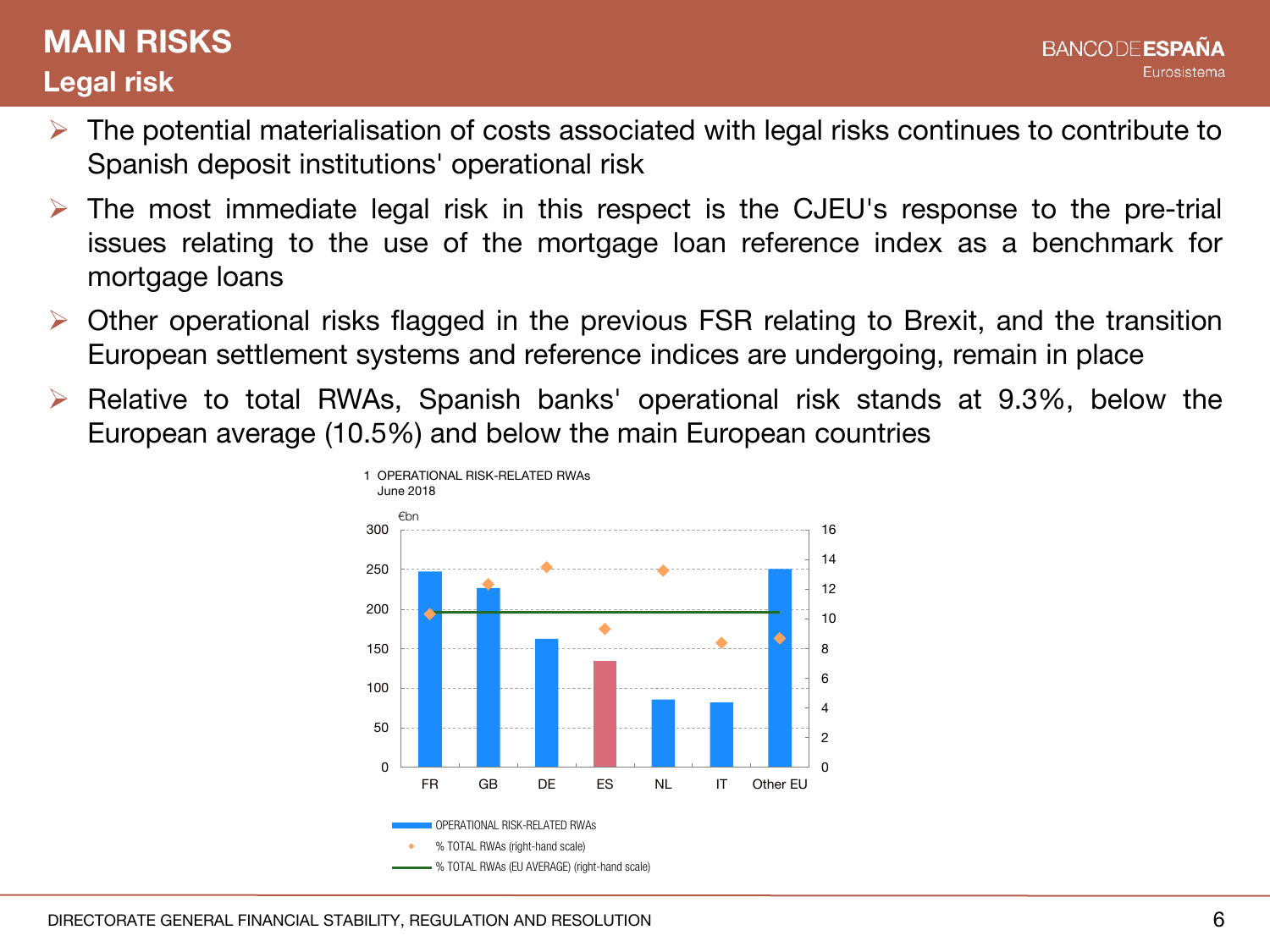- In the euro area, economic activity increased very moderately in Q2 and the indicators available suggest this pattern has continued into Q3
	- Growth was particularly modest in the economies with greater industrial specialisation, such as Germany and also Italy
- The Spanish economy has slowed slightly in Q3
	- The employment figures suggest a loss of momentum in private-sector employment, quite extensive to all sectors
	- The medium-term baseline scenario envisages a continuation of the expansionary phase, albeit at more moderate rates and with downside risks

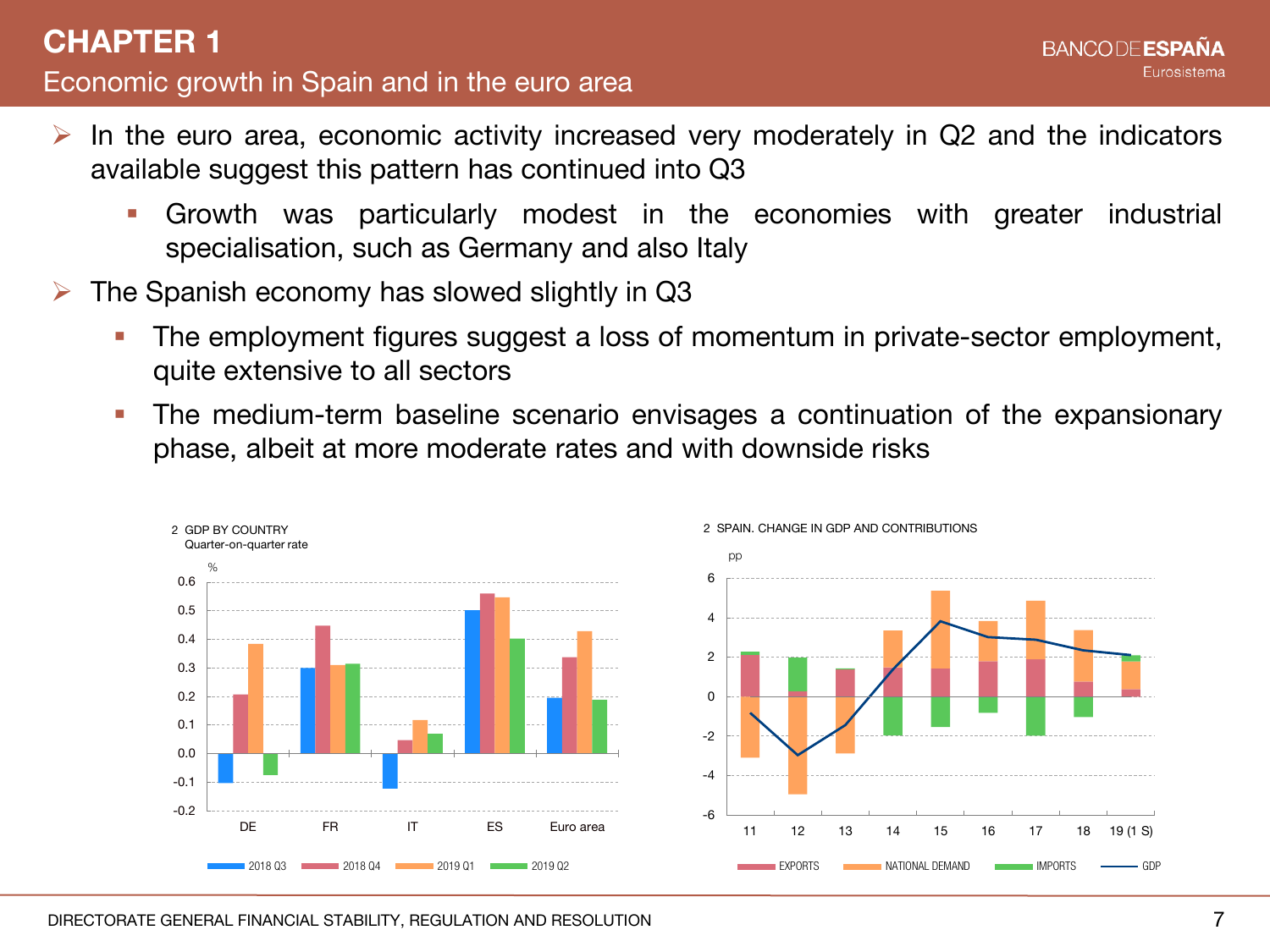#### **BOX 1.1. SPAIN'S MACROECONOMIC AND FINANCIAL EXPOSURE TO THE UNITED KINGDOM IN THE EVENT OF A NO-DEAL BREXIT** Eurosistema

- Uncertainty related to the form and date of the United Kingdom's departure from the European Union (Brexit) continues
- The European Council has adopted recently an additional extension, flexible, running to 31 January 2020. This should enhance the possibility of an agreement, but it cannot be ruled out that the future relationship between the UK and the EU may involve a lesser degree of integration than did the previous agreement
- In the case of the Spanish economy, exposure to the United Kingdom is significant, meaning that a no-deal exit might have considerable consequences
- There has been an increase in the volume of Spanish banks' loans in the United Kingdom relative to December 2014 levels and a reduction in the NPL ratio. These exposures are through subsidiaries with financial autonomy Chart 8

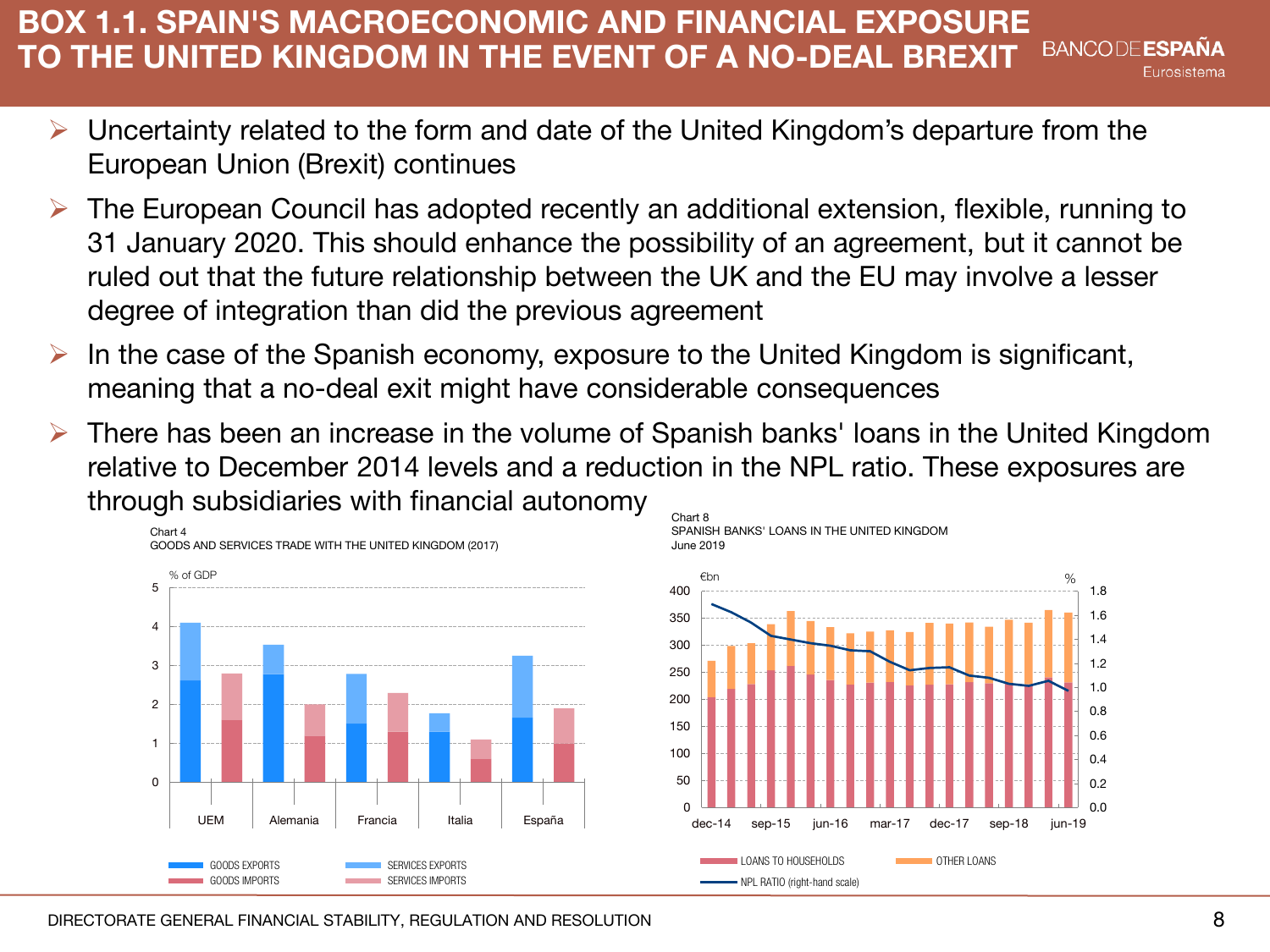- The information available suggests a slowdown in real estate market activity in the first half of 2019
	- Second-hand house prices have recently slowed, while new house prices have accelerated
	- **These developments are against a background of high geographical and segment**based heterogeneity
- In real and aggregate terms, house prices are still 29% below their 2007 Q3 peak, although prices are estimated to already be around their equilibrium level

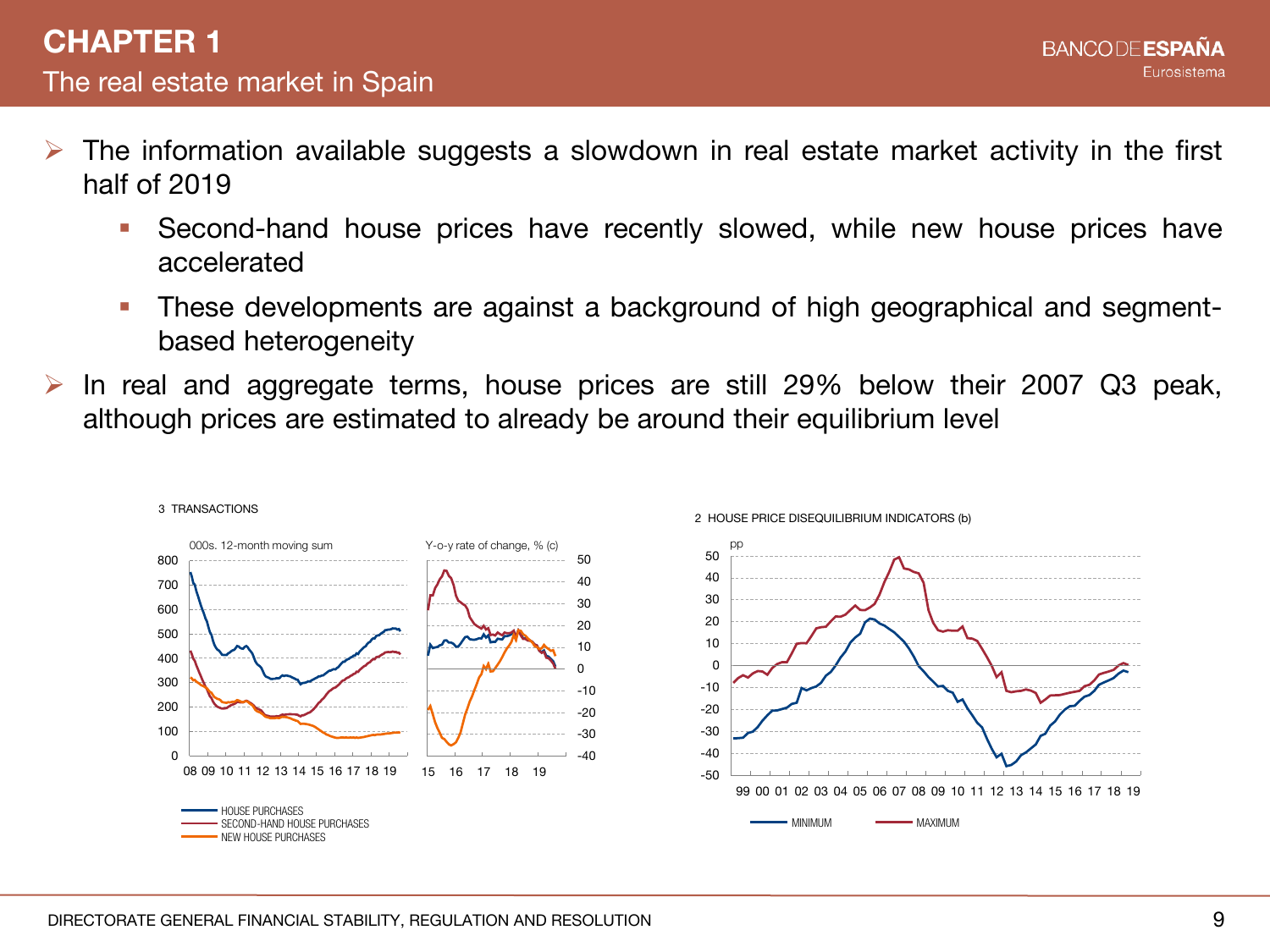### Lending standards and mortgage default risk **CHAPTER 1**

- Along these lines, there has been a loss of momentum in new lending operations to households for house purchase, with interest rates once more on the decline
- Loan-to-value (LTV) and loan-to-price (LTP) ratios also point to some tightening of mortgage lending standards
- The probability of foreclosure (after default) tends to be higher the higher LTV and LTP ratios are. However, for values exceeding 80% the LTV ratio does not appear to evidence an effective association with an increase in risk (**Box 1.3**)
- The reduction in the outstanding balance of bank lending has continued in construction and real estate development activities





2 LTP RATIO OF NEW MORTGAGE LENDING. DISTRIBUTION (a)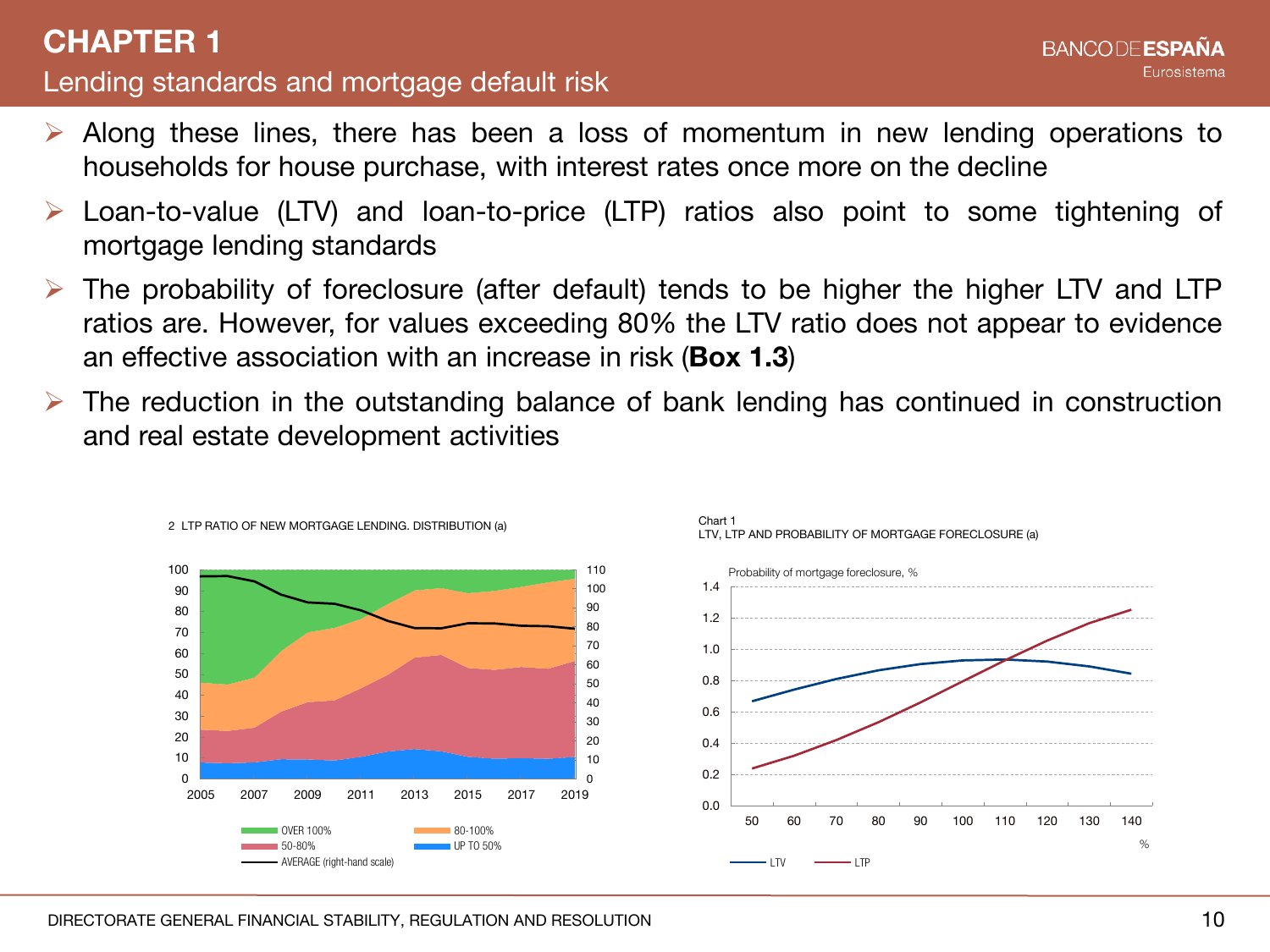- Household financing is increasing very modestly, owing to the fact that the outstanding balance of mortgages has continued declining
- By contrast, lending for consumer goods purchases continues to grow at double-digit rates, although the trend has moderated and the growth rate of NPLs has risen significantly
- The cost of bond financing for companies has fallen sharply, which is why they have increased their resort to funding through debt securities issues

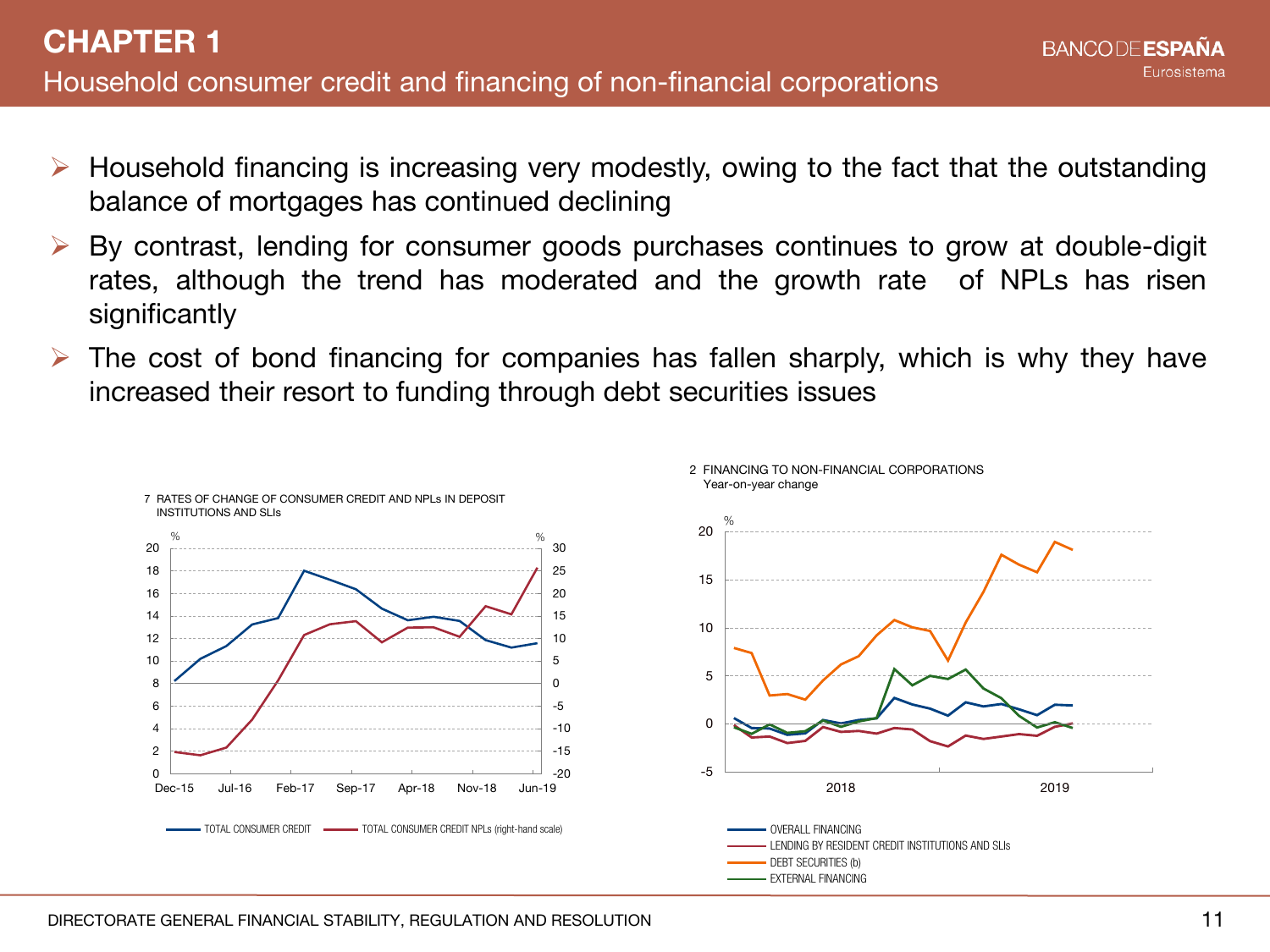- In recent months, public-sector financing costs have fallen significantly; but public sector indebtedness remains high, entailing a factor of vulnerability
- However, Treasury issuance in 2019 has declined significantly
- The Spanish economy's net debtor position vis-à-vis the rest of the world remains at high levels from both a historical and international perspective, marking also a significant source of vulnerability for the Spanish economy

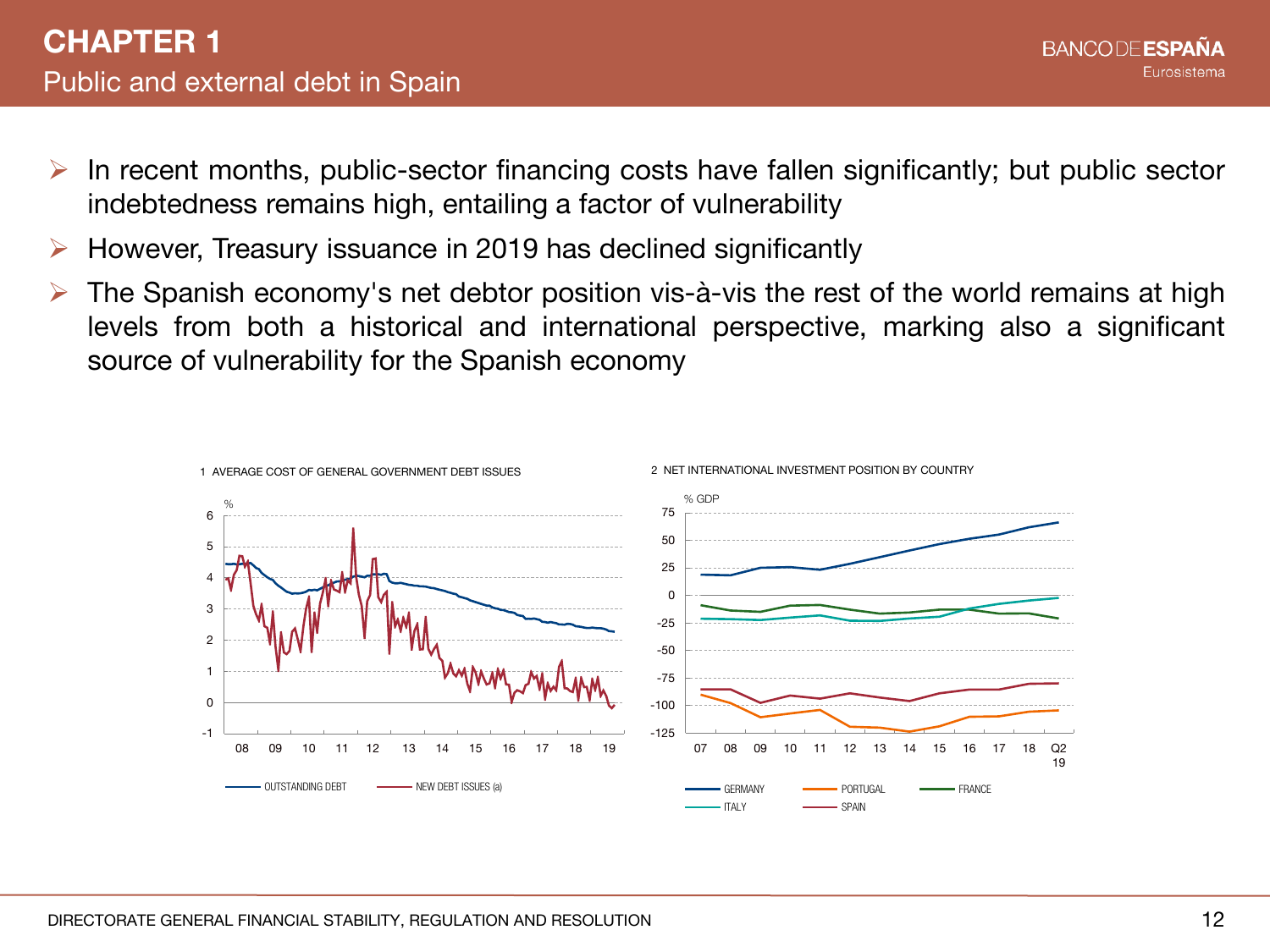- Credit to the resident private sector continued to fall, but with its year-on-year rate of decline easing to 1.2% in June 2019
- $\triangleright$  In the past year NPLs have declined by 17.6%

1 CREDIT VOLUME AND YEAR-ON-YEAR RATE OF CHANGE

 The NPL ratio continued on the decline observed in recent years, standing at 5.3% in June 2019, i.e. a year-on-year fall of over 1 pp



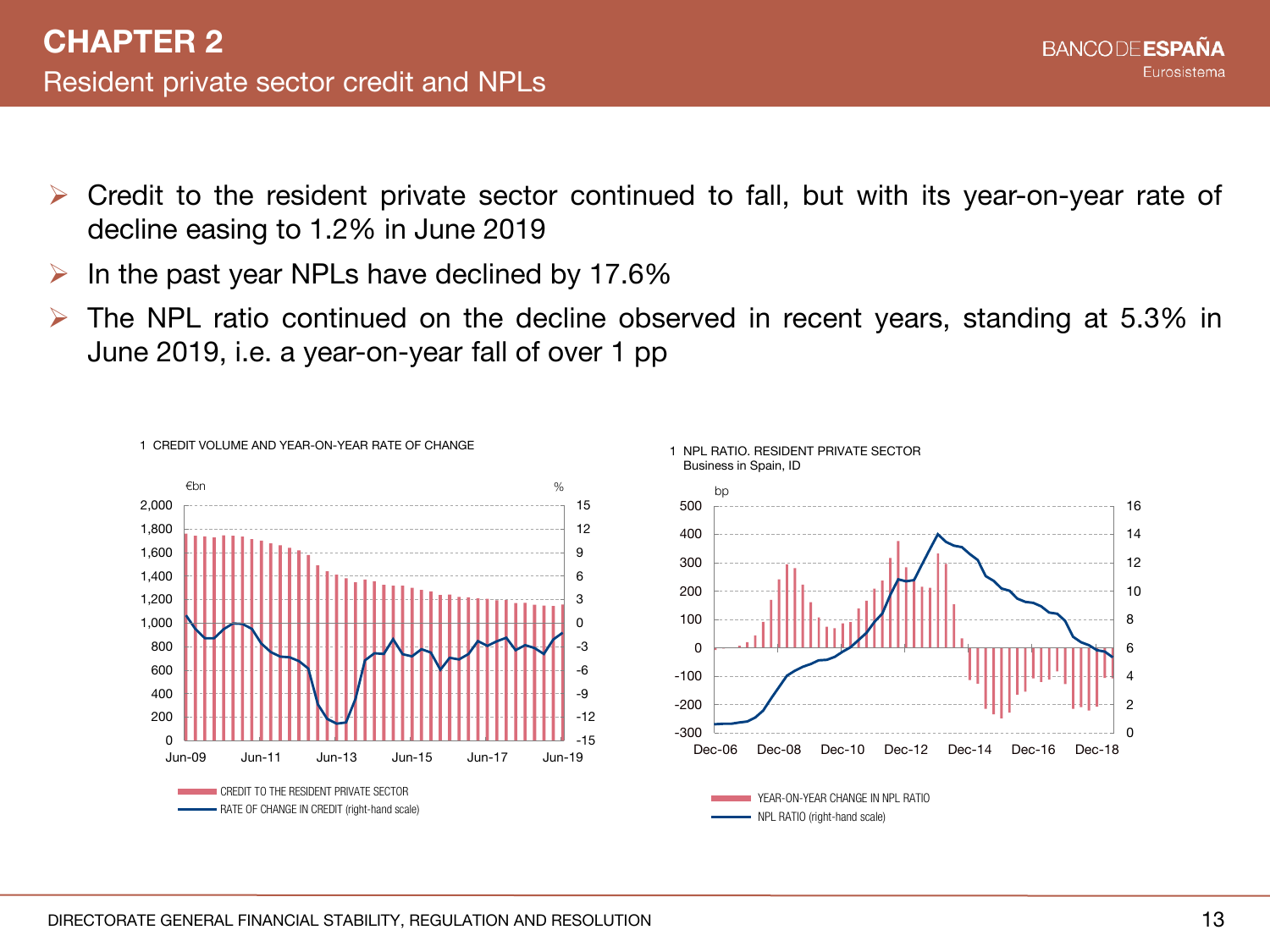- The decline in credit was across the board among the largest institutions
- Small deposit institutions' loans to non-financial corporations increased
- As regards other bank financing to non-financial corporations, bank holdings of nonfinancial corporations' debt has risen somewhat since 2017, up to 10% of total issuances



#### 2 BANK HOLDINGS OF DEBT SECURITIES ISSUED BY NON-FINANCIAL CORPORATIONS (NFCs)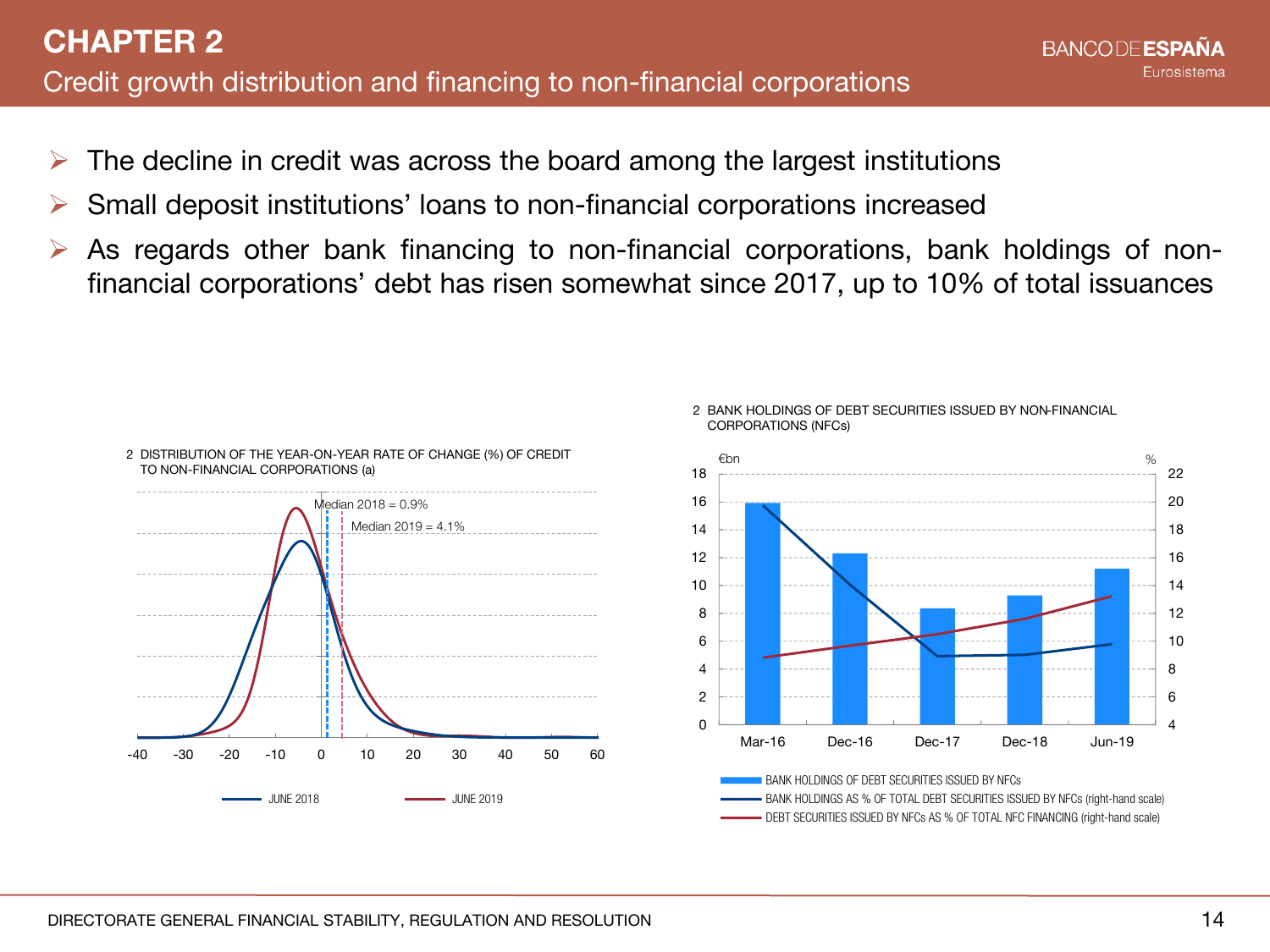- The liquidity provided by the Eurosystem to banks will probably increase further to the monetary easing measures recently approved by the ECB (Box 1.2)
	- Thus, the decision to re-start net purchases from 1 November will lead to an increase in the Eurosystem balance sheet of €20 billion per month
- Interest rates on new term deposits have fallen significantly in recent years, to levels close to 0%,...
	- **•** ... meaning that term deposits continue to decline and sight deposits to increase

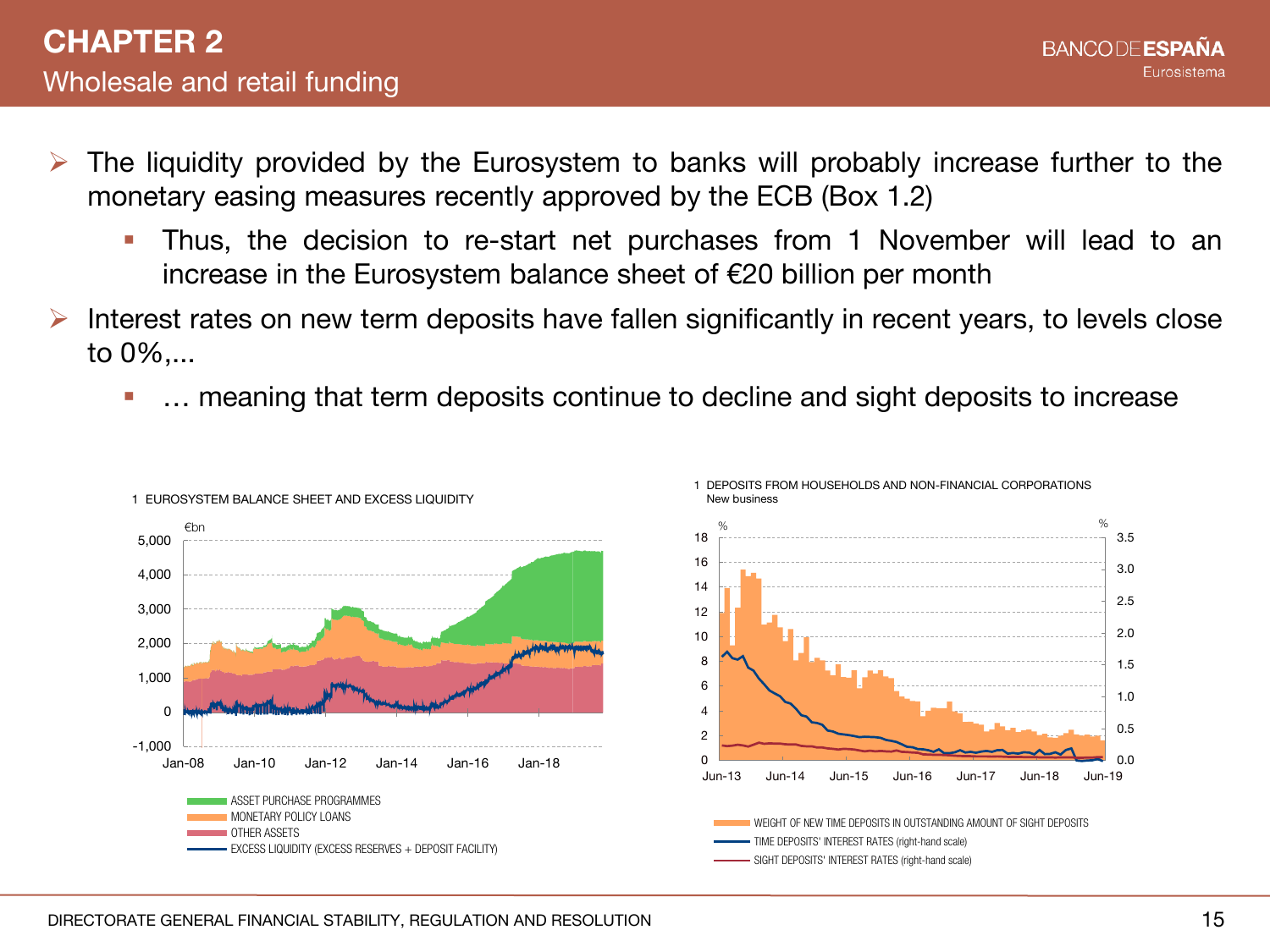## **CHAPTER 2 Profitability**

- Consolidated profit in the Spanish banking sector fell by around 11.5% y-o-y in June 2019
	- **The increase in operating expenses, the decline in gains (losses) on financial assets and liabilities** and a slight increase in impairment losses are the main factors behind this fall
- Despite this fall, the sector's ROA is above the European average and the main EU economies, with the exception of Italy

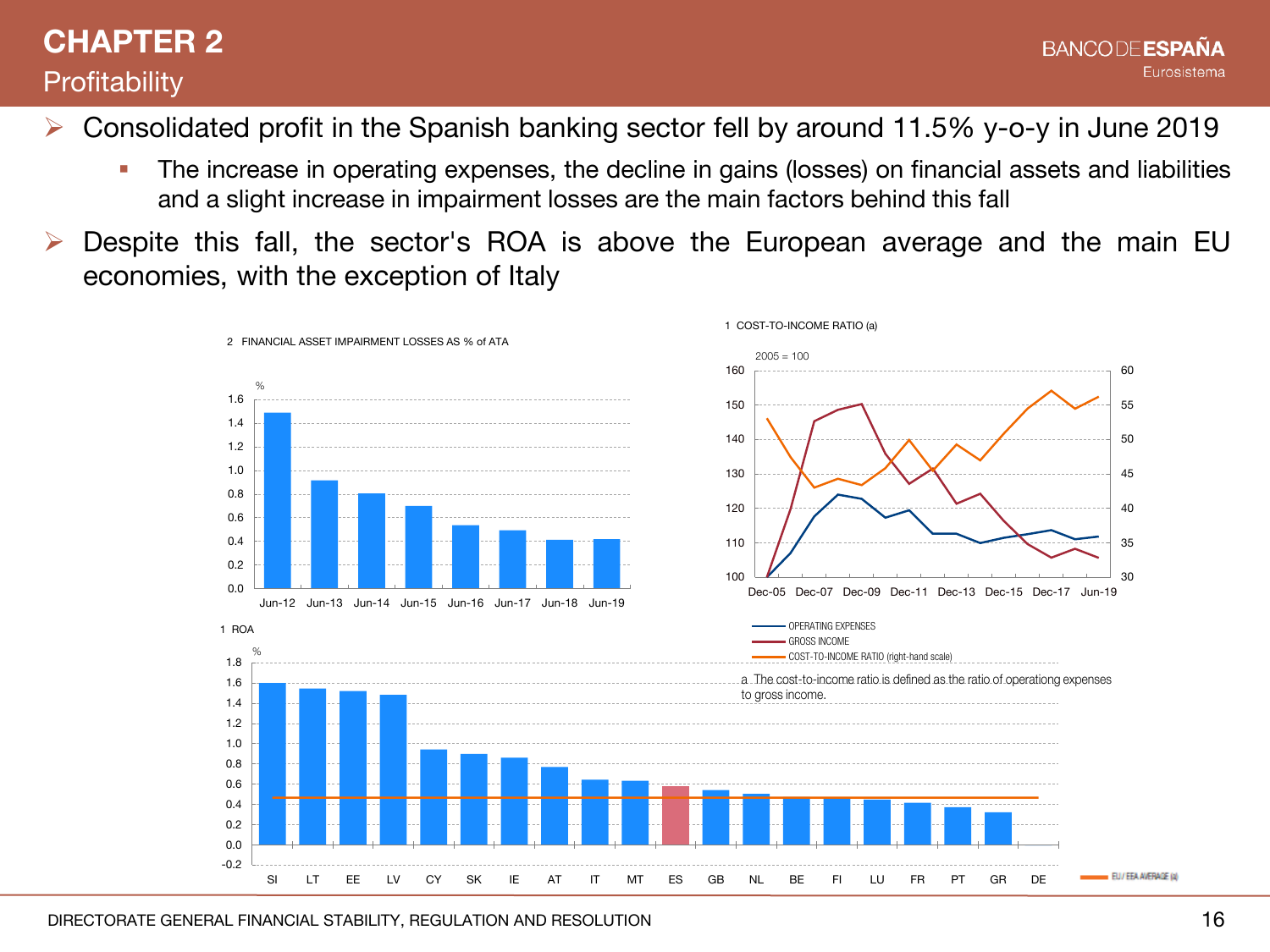### **BOX 2.1. DIFFERENCES IN PRICE-TO-BOOK RATIOS AND PROFITABILITY OF EUROPEAN AND US BANKS**

- Despite the fact that before and during the crisis the P/B ratios of the main European and US banks were similar, following the recovery P/B ratios diverged, and were higher in the United States
- There is a positive relationship between the P/B ratio and profitability
	- Both P/B ratios and ROA and ROE have been higher for US banks since 2011

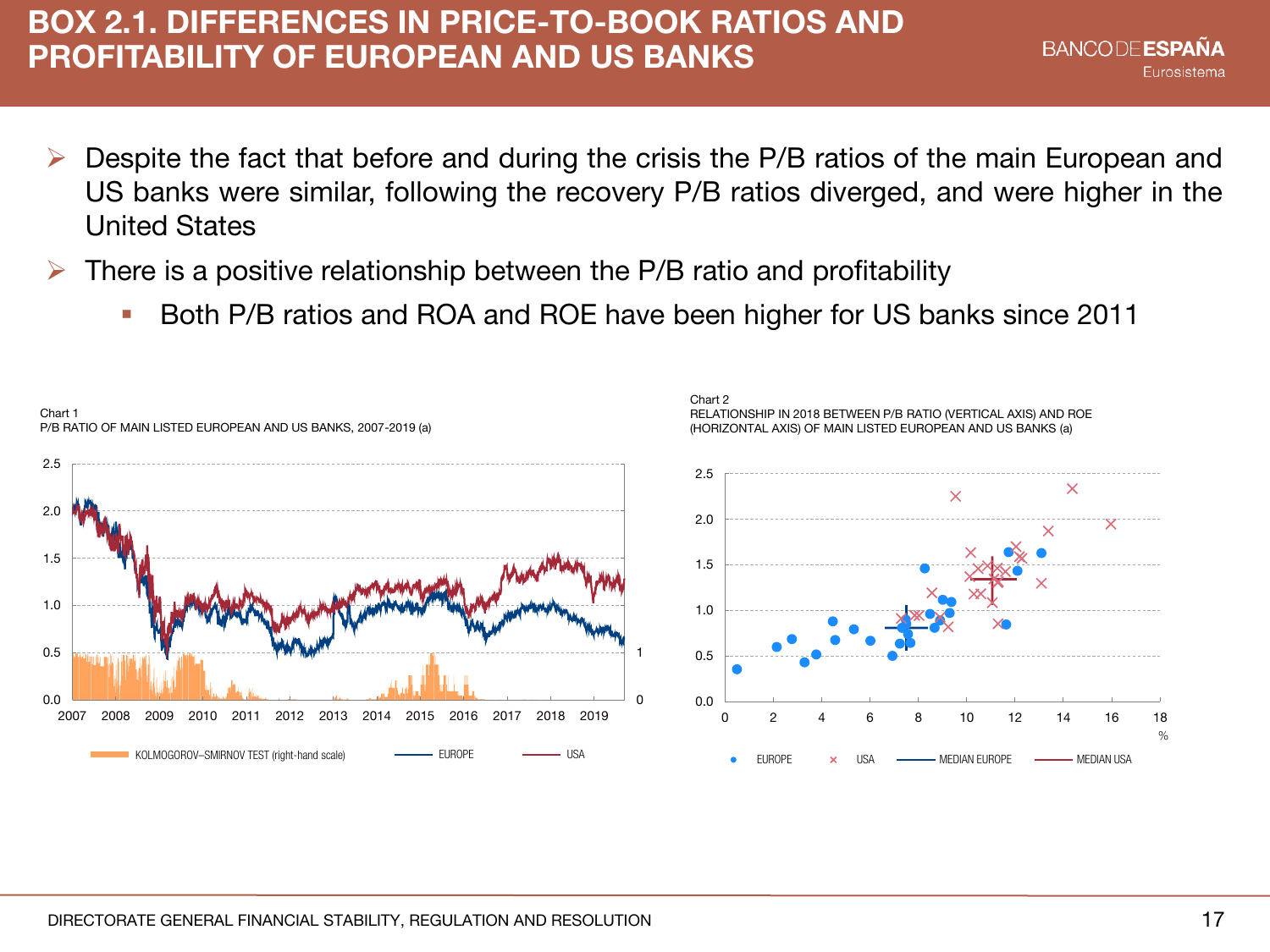- $\triangleright$  The CET1 ratio increased by 36 bp over the past year owing to the greater accumulation of reserves of the large institutions, to stand at 12.2% in June 2019
	- The Tier 1 capital and total capital ratios increased by 37 bp and 32 bp, respectively
- Despite this increase, Spanish institutions Spanish institutions' solvency ratios were lower than those of other European countries in June 2019
- Although their position is better in terms of the leverage ratio





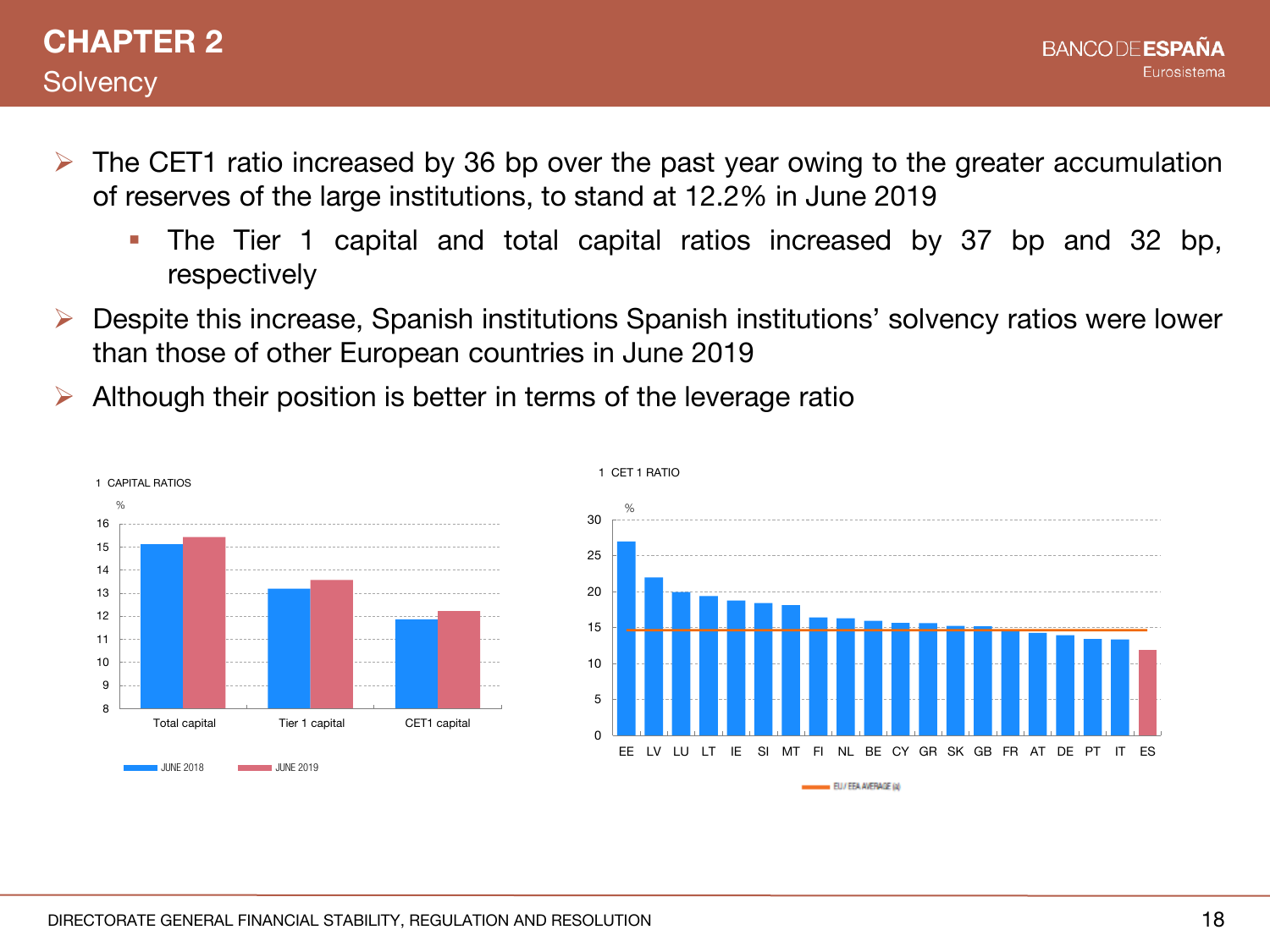- One of the reasons for Spanish institutions' lower CET1 ratio compared with their European counterparts is Spanish banks' more intensive use of the standard approach (SA)
- However, there do not appear to be significant differences in the densities obtained with IRB models between Spanish banks and those under other European jurisdictions

#### EUROPEAN COMPARISON OF RWA DENSITY IN THE IRB PORTFOLIO (a) MAIN SSM COUNTRIES AND UNITED KINGDOM. June 2018 Consolidated data

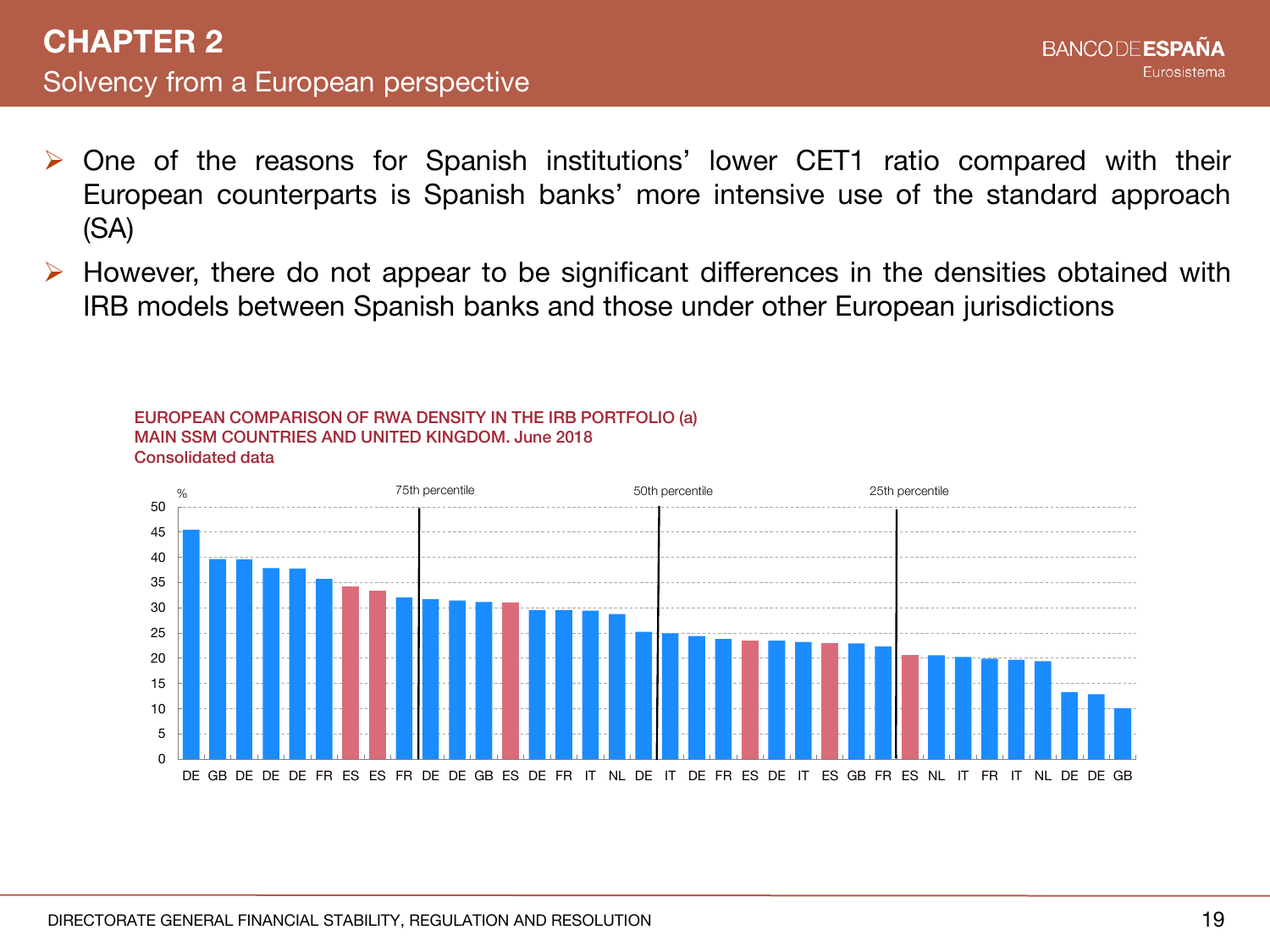### FLESB. Resilience of the Spanish banking sector (2019-2021) **CHAPTER 2**

- Under the baseline scenario, where the likelihood of occurrence is greatest, the three groups of institutions see their capital ratio increase by around 1 pp
- Under the adverse scenario, the banks that would experience the biggest impact would be the other SSM institutions. These would see their CET1 (FL) ratio decline by 2.6 pp, a far greater fall than that of SSM institutions with significant international activity (0.4 pp) and that of less significant institutions (0.6 pp)
- Therefore, Spanish deposit institutions show, at the aggregate level, appropriate resilience in the event of the materialisation of the risks identified under the adverse scenario, though they should not ease back on their efforts to raise their level of solvency



**RANCODE ESPAÑA** 

Eurosistema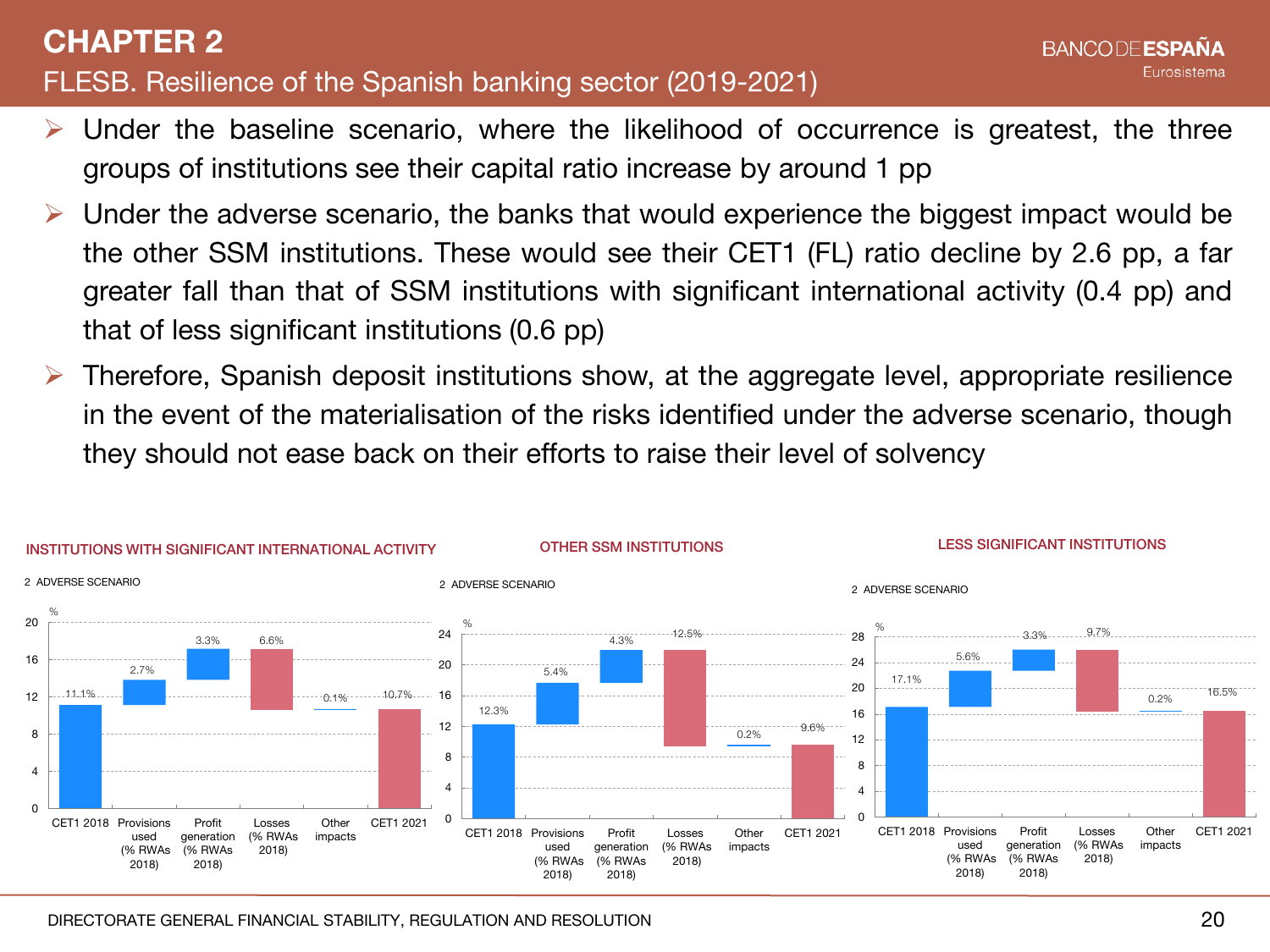- On the basis of the stress test, a sensitivity analysis is conducted reclassifying all sovereign exposure at amortised cost under the fair value criterion
- This analysis shows a broad reduction in the CET1 ratio under the adverse scenario:
	- **The institutions with the biggest impact are the less significant institutions, which** would see their CET1 (FL) ratio fall by a further 2.8 pp, a greater figure than that for other SSM institutions (1.5 pp) and for SSM institutions with significant international activity (1 pp)



TOTAL SOVEREIGN EXPOSURE/TOTAL ASSETS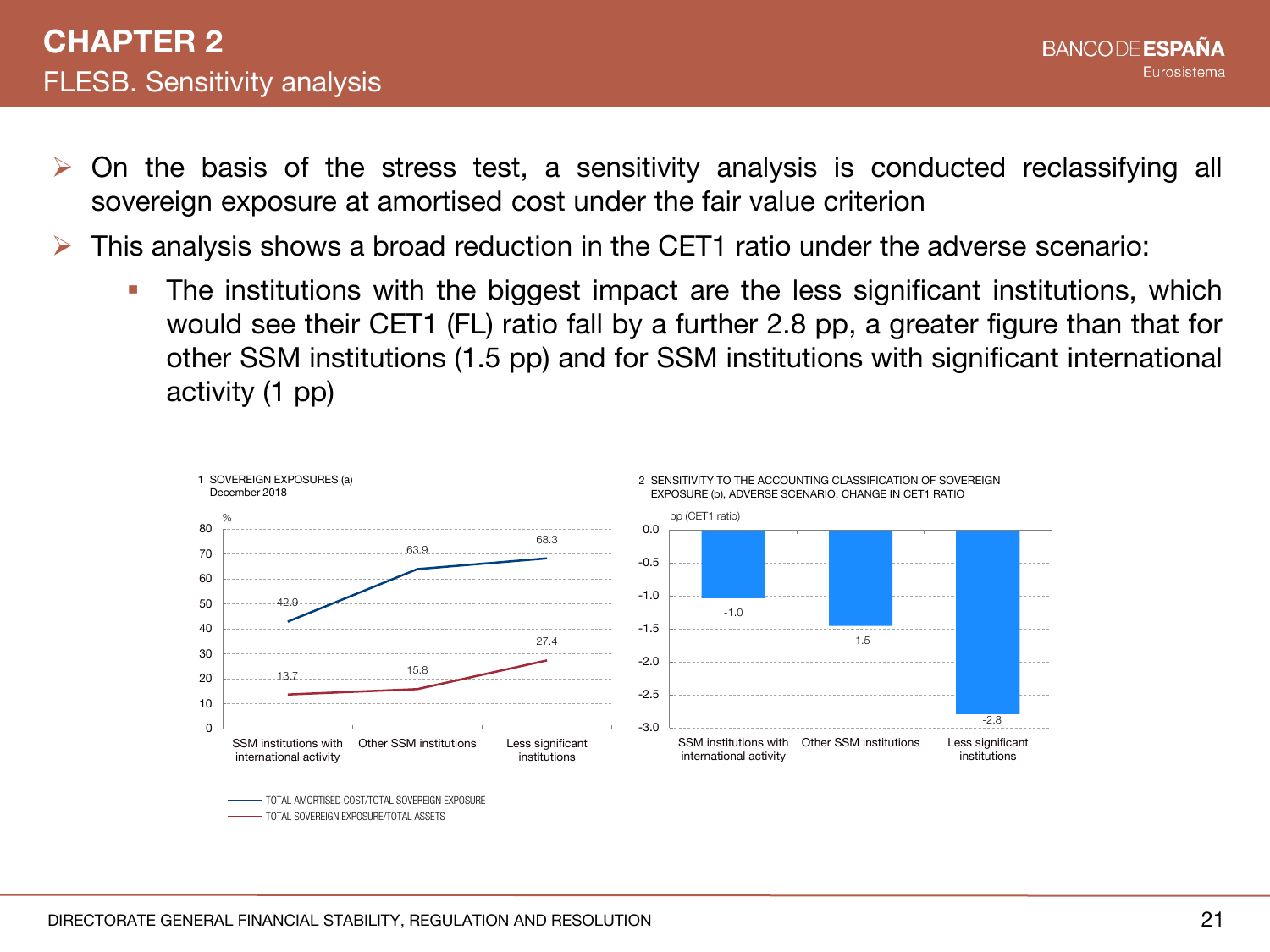- Indirect interconnections among financial sub-sectors capture the similarities between their marketable securities portfolios
	- This may be a contagion channel, since if a financial intermediary is in trouble and sells a portion of its portfolio, affecting the price of such securities, the other intermediaries holding the same securities will incur losses
- The percentage of common exposures with other financial sectors in the portfolios of marketable securities of banks, funds and insurance companies resident in Spain exceeds 45%

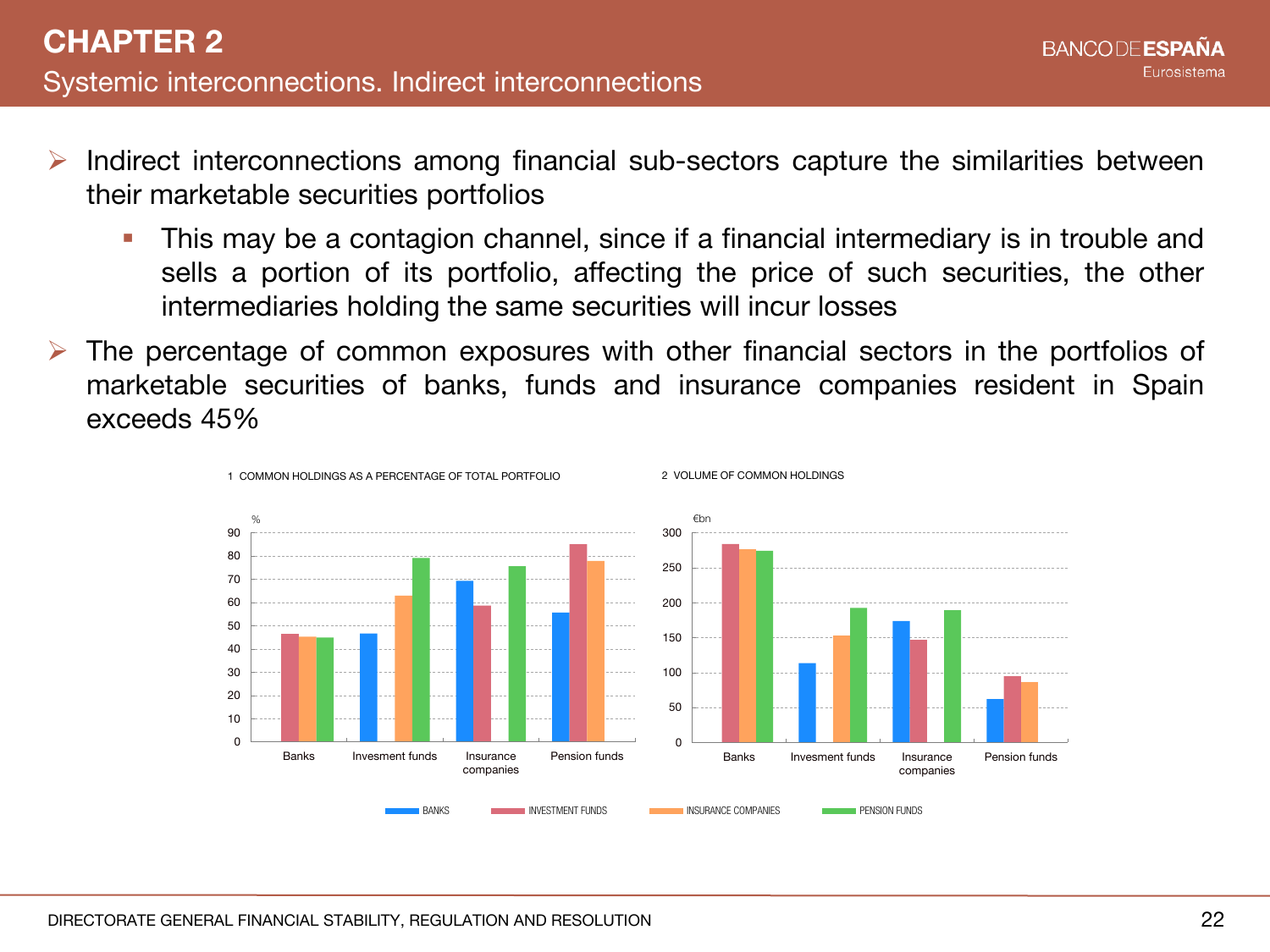$\triangleright$  The map of indicators of systemic vulnerabilities, which aggregates the information on a broad set of indicators in terms of their ability to anticipate systemic banking crises, does not show signs of a build-up of systemic risk



#### HEAT MAP BY SUB-CATEGORY (a) (b)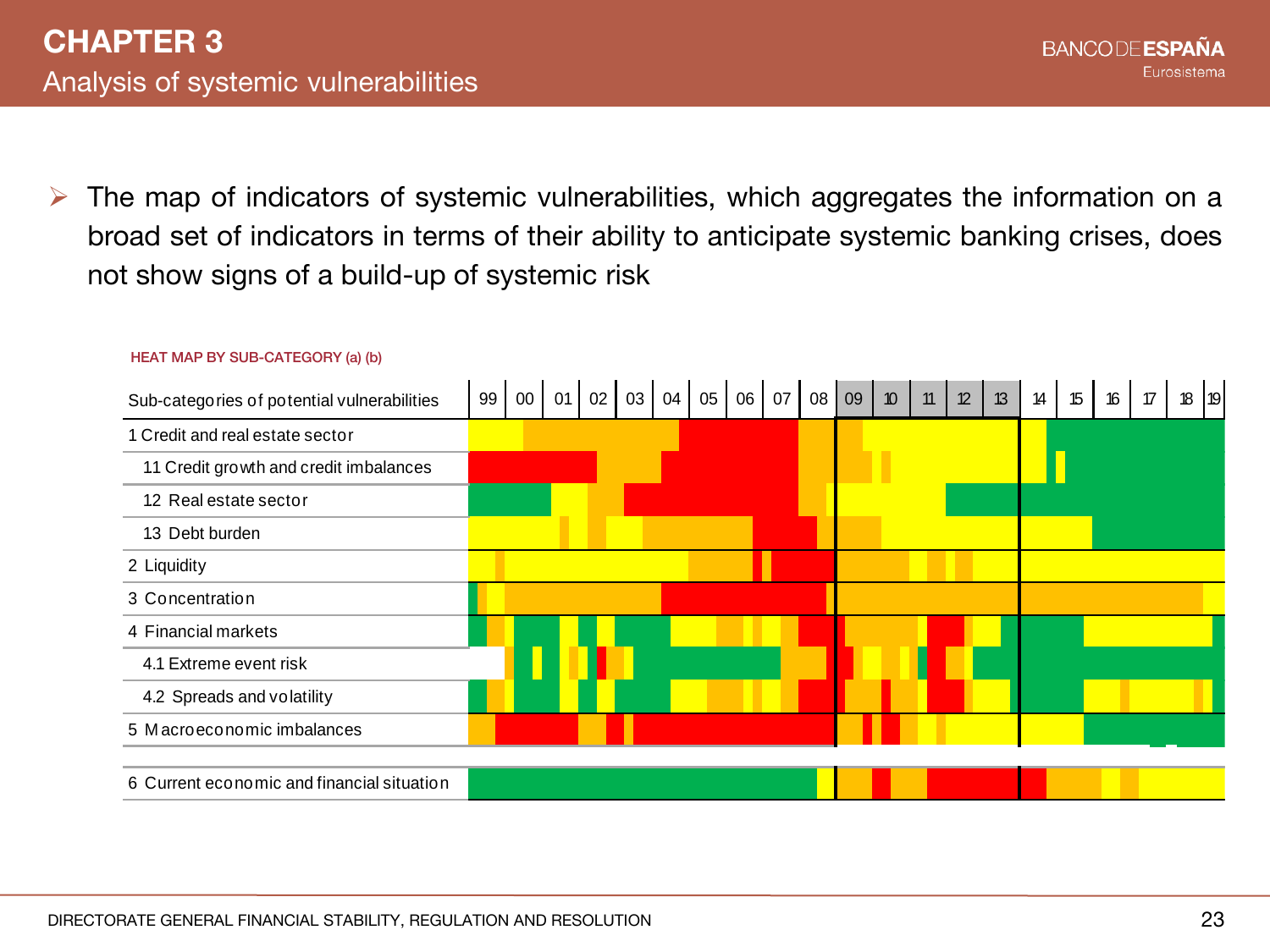- $\triangleright$  In 2019 Q3 and Q4, the Banco de España kept the CCyB at 0%
- $\triangleright$  The credit cycle continues to show values below the systemic risk thresholds, although it is converging progressively to them
- $\triangleright$  The output gap has been positive since the start of the year, and in the future it is forecast to continue growing



#### OUTPUT GAP AND CREDIT-TO-GDP GAP (a)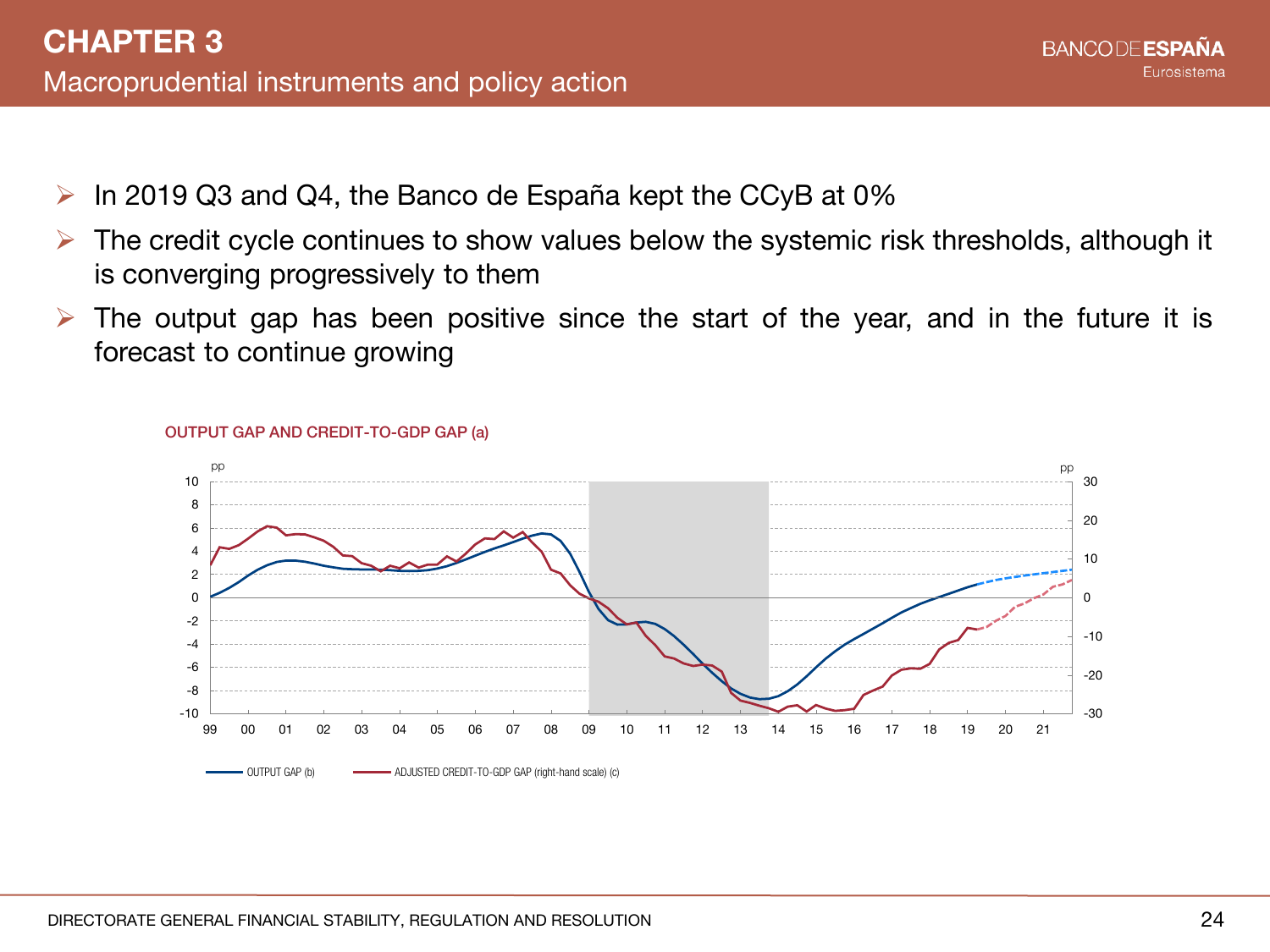$\triangleright$  Some supplementary quantitative indicators also point to a growing trend over the next two years, particularly credit intensity and house prices imbalance

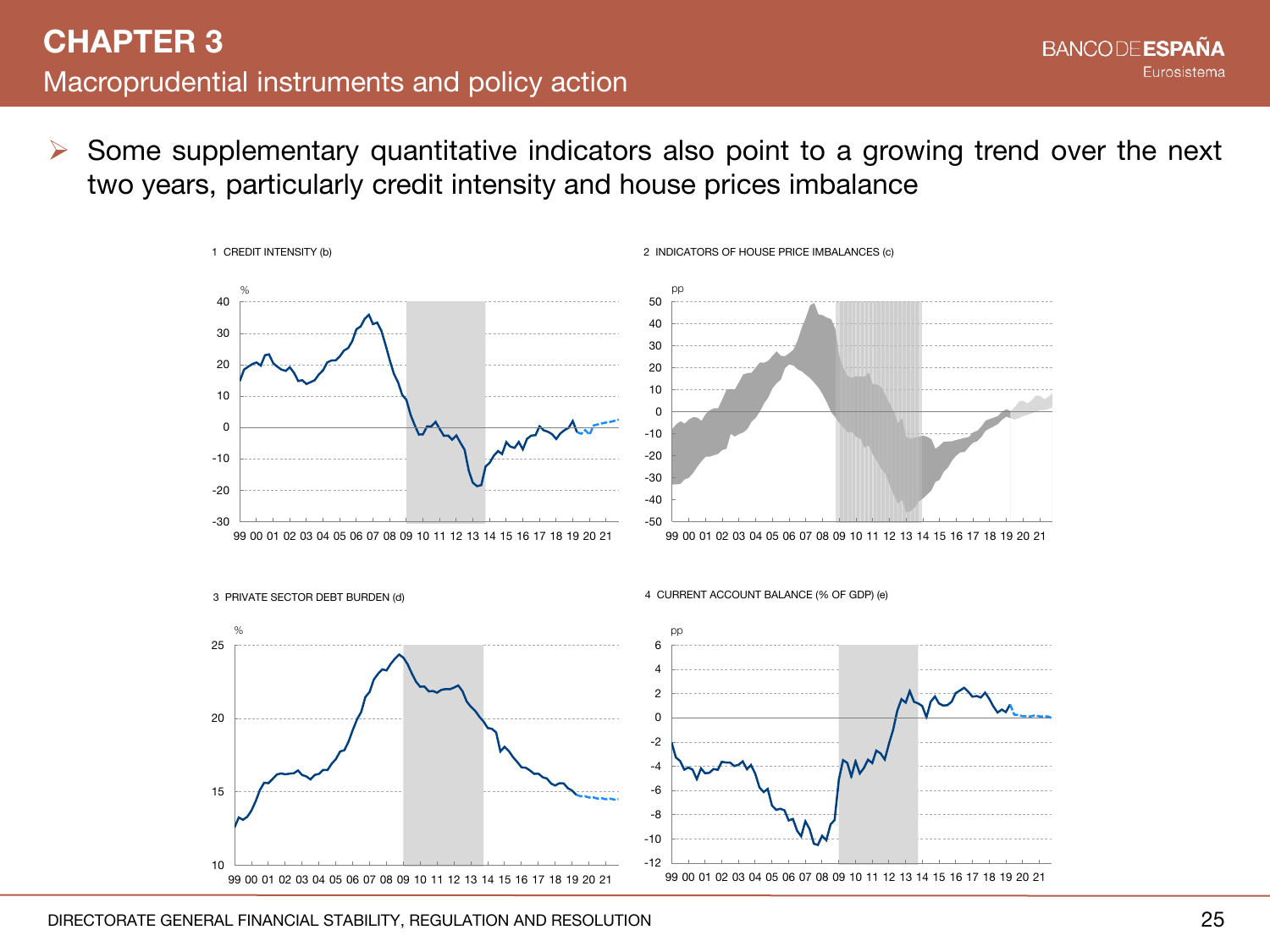- On current available forecasts, several benchmark indicators would exceed the activation thresholds for this buffer in the first half of 2021
- $\triangleright$  While the macroeconomic environment is potentially conducive to the activation of the CCyB, this diagnosis is contingent upon the materialisation of the forecast baseline scenario which, at present, is subject to numerous downside risks
- $\triangleright$  The CCyB is an instrument designed to be released in recessionary phases. The decision on the specific release time would be adopted on the basis of a range of quantitative and qualitative indicators on the position of the financial cycle
- $\triangleright$  In the event of the release of the CCyB, its effect on institutions' requirements would be immediate
- $\triangleright$  The empirical evidence available for Spain highlights significant asymmetry between the (relatively) low costs of activating the CCyB and the (relatively) high benefits of its release in recessionary phases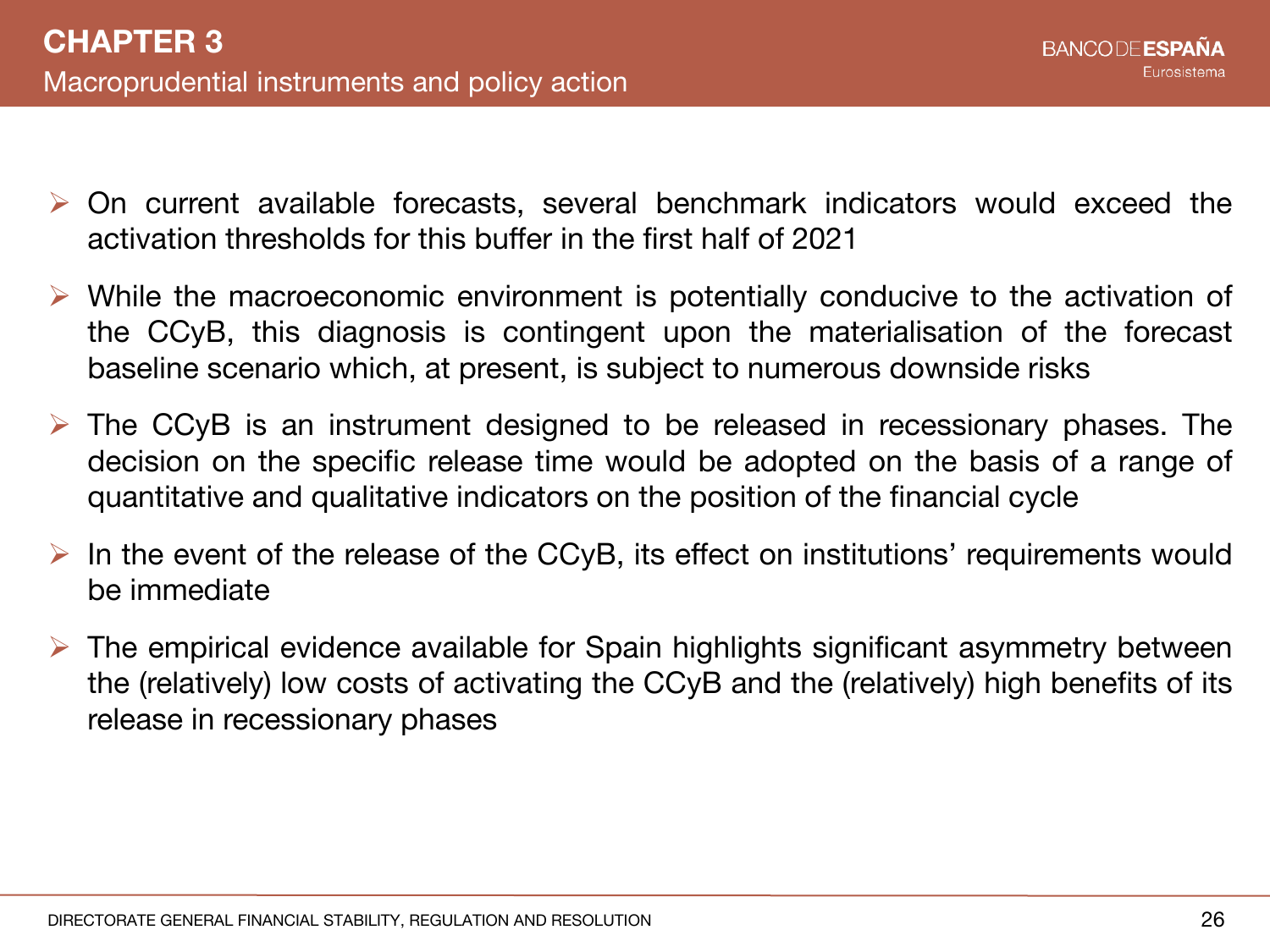- $\triangleright$  The Banco de España is starting to analyse other medium- and long-term risks to financial stability:
- The energy transition and climate change risk (**Box 3.1**)
	- *Climate change might have a most significant adverse impact at the macroeconomic level, and on the financial sector (physical risks and transition risks, with a possible impact on credit, market and operational risks). The impact would be above all in the medium and long term*
- Technological change risk (cryptocurrencies) **(Box 3.2)**
	- *The creation of virtual currencies (e.g. Libra by Facebook) may significantly affect monetary policy effectiveness and financial stability (procyclicality of aggregate money supply, impact on financial institutions and on their stability, impact on foreign exchange markets, additional vulnerability in countries with some degree of financial instability, etc.). Other issues include the possible private appropriation of seigniorage, control over private financial information, AML, etc.*